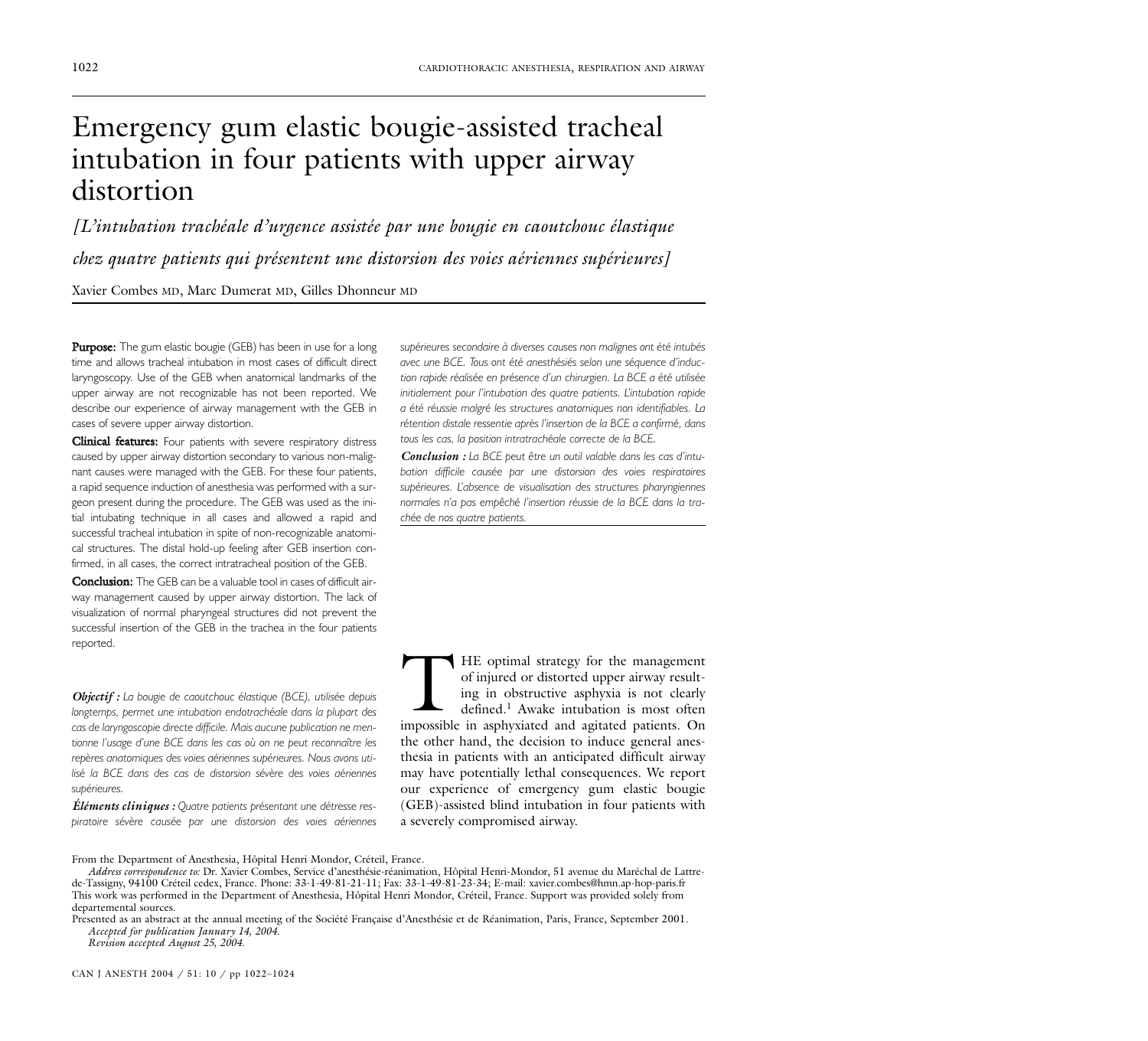#### Case reports

## *Case 1*

A 37-yr-old female patient was admitted for thyroidectomy. Anesthesia, surgery and the immediate postoperative period were uneventful. Six hours after the end of the surgical procedure, the patient became rapidly dyspneic and restless. It was noted that her neck had become swollen and arterial oxygen saturation was 80% despite the administration of oxygen with a facemask. After a rapid sequence induction (RSI) with etomidate  $0.3 \text{ mg} \cdot \text{kg}^{-1}$  and succinylcholine 1 mg·kg–1, tracheal intubation was attempted. During laryngoscopy, glottic exposure was impossible because of a hematoma-induced anatomical distortion of standard laryngeal landmarks. After two unsuccessful attempts at tracheal intubation, a GEB (Eschmann Endotracheal Tube Introducer; Sims Portex, Hythe, UK) was simply inserted towards the presumed laryngeal structures and advanced until a resistance was encountered. Then a 6.0-mm internal diameter (ID) tube was rapidly threaded over the GEB.  $CO<sub>2</sub>$  monitoring confirmed tracheal intubation.

### *Case 2*

A 71-yr-old man scheduled for a left carotid endarterectomy under general anesthesia was extubated on arrival in the postanesthesia care unit (PACU). Although initially eupneic, 15 min later he became rapidly dyspneic and dysphonic. Reintubation was decided and direct laryngoscopy showed that a voluminous hematoma had seeped into the laryngeal structures and massively diverted the hypopharyngeal structures. Three attempts at tracheal intubation resulted in esophageal intubation. Finally, a GEB was advanced blindly towards the presumed laryngeal inlet. In the absence of any sensation of resistance, the bougie was immediately removed and a second attempt made. Hold-up was obvious at 40 cm on the second insertion attempt. A 6.0-mm ID tube was rapidly threaded over the GEB and  $CO<sub>2</sub>$  monitoring confirmed tracheal intubation.

## *Case 3*

An 80-yr-old woman was anesthetized for emergency surgery (strangled umbilical hernia). After tracheal intubation, a nasogastric tube was inserted through the right nostril after several vain attempts through the left nostril. Anesthesia and surgery were uneventful. Immediately at extubation in the PACU, the patient experienced an episode of arterial oxygen desaturation requiring brief (three minutes) face mask ventilation. With 100% arterial saturation, a nonrebreathing oxygen mask was applied. Rapidly, the patient became dyspneic and agitated. Facial features brutally changed to a puffy face and neck with obvious extensive *sc* emphysema. Tracheal reintubation was decided. At laryngoscopy, direct glottic exposure was impossible. None of the classic anatomical laryngeal landmarks could be recognized. Tracheal "blind" intubation was attempted twice resulting in worsening of laryngeal lesions (mucous membrane bleeding) and oxygenation. Finally, a GEB was advanced through the presumed airway channel. A hold-up sensation was felt at the first attempt allowing successful tracheal intubation with a 6.5-mm ID tube. A spiral computed tomography of the neck and chest showed diffuse *sc* and submucosal emphysema originating from a large nasopharyngeal mucosal wound and false route in the right nostril induced by attempts at nasogastric tube insertion.

#### *Case 4*

A 60-yr-old male patient was referred to our hospital for emergency esophageal surgery three hours after the voluntary oral ingestion of caustic. Upon arrival in the operation room the patient was both agitated and dyspneic and severely hypoxic (SpO<sub>2</sub> = 75–80%). A RSI was performed. During laryngoscopy, glottic exposure was impossible because of diffuse and impressive mucosal burns of the oral cavity and the pharynx. Blind tracheal intubation was attempted several times, systematically resulting in esophageal intubation. A GEB was directed towards the presumed laryngeal inlet. Adequate position of the bougie was confirmed when a hold-up resistance was encountered after about 35 cm of the GEB had been inserted. A 6.5-mm ID tracheal tube was threaded over the GEB into the trachea and its position confirmed by capnography.

## **Discussion**

We have documented four cases of successful tracheal intubation using a GEB in asphyxiated patients suffering from severely compromised upper airway. The GEB has been proposed for a long time in cases of unexpected difficult laryngoscopy, when the cords cannot be seen. $2-4$  In these asphyxiated patients requiring emergency oxygenation, we applied a difficult airway management algorithm recommended in cases of unexpected difficult laryngoscopy.5 The GEB is proposed as the first step, the intubating laryngeal mask airway as the second and a surgical airway as the ultimate step. Since this algorithm for difficult airway management is observed scrupulously in our institution, it is not surprising that it was applied in these four cases of unexpected difficult intubation occurring outside the operating room.